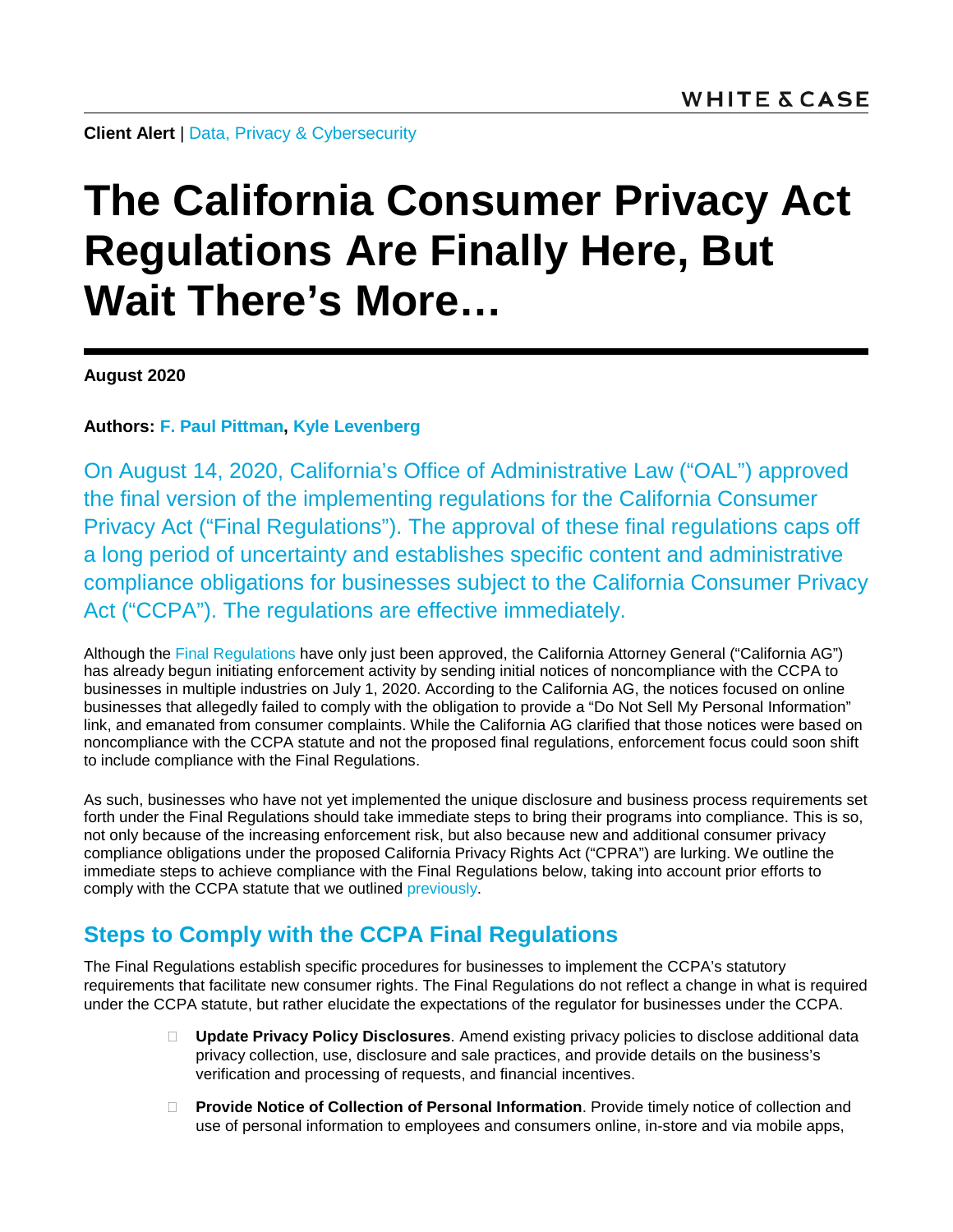and update that notice as collection practices change. Businesses should ensure that their data mapping exercise identifies all points of ingress of personal information, so that notice is provided at the appropriate time.

- **Adjust Methods for Accepting and Responding to Consumer Requests**. Implement or revise existing processes and mechanisms for accepting and responding to consumer requests that ensure consistency with CCPA requirements, including, for example, ensuring that sensitive personal information (*i.e.*, SSNs, account passwords, biometric information, etc.) is never disclosed, utilizing less restrictive methods for submitting requests that are consistent with the methods a business uses to primarily interact with consumers, and including required disclosures within its response to a consumer.
- **Apply Reasonable Security Controls to Responses to Consumer Request**. Specific security controls and measures are necessary to ensure that personal information provided to a consumer pursuant to a consumer request is subject to reasonable security procedures. This concept of reasonable security continues an emphasis in the CCPA on businesses having reasonable security with regard to personal information, with the original statute permitting private cause of action for data breaches that are determined to have resulted from a lack of reasonable security.
- **Adhere to Guidelines for Verifying Consumer Requests**. Incorporate criteria set forth under the Final Regulations for verifying consumer requests for general as well as specific information to varying degrees of certainty. An established and efficient verification process takes on even more importance since the Final Regulations clarify that the 45-day time period begins to run upon receipt of a request, regardless of the time required to verify a request.
- **Establish Recordkeeping**. Maintain records of CCPA consumer requests in a specific form for at least 24 months. Businesses that process the personal information of ten million or more consumers per calendar year are subject to additional obligations, and they are required to compile and disclose metrics relating to consumer requests in their privacy policy annually.
- **Enable Notice to Individuals with Disabilities**. Consider generally recognized industry standards to ensure that the required notices regarding the business's privacy practices is reasonably accessible to consumers with disabilities.
- **Confirm Receipt of Consumer Requests**. Businesses must respond to consumer requests within ten days of receipt, informing the consumer of the business's verification process and timing for response.

# **Regulating a Modern Gold Rush**

## **How Did We Get Here?**

After the CCPA's enactment in June 2018, the California AG's office embarked upon a journey to provide guidance for compliance with the "historic, game-changing" CCPA. Accordingly, on October 11, 2019, California Attorney General Xavier Becerra introduced the first version of the proposed implementing regulations required under Section 1798.185 of the CCPA. [These first proposed](https://oag.ca.gov/sites/all/files/agweb/pdfs/privacy/ccpa-proposed-regs.pdf) regulations aim to address five key components:

- 1. Explain how businesses are required to inform consumers of their rights under the CCPA
- 2. Address how businesses would handle consumer requests about their data
- 3. Clarify how businesses are to verify consumer's identities in response to consumer requests
- 4. Explain how businesses are to respond to requests concerning the data of minors under the age of 16
- 5. Explain how businesses can avoid discriminating against consumers who choose to exercise their rights under the CCPA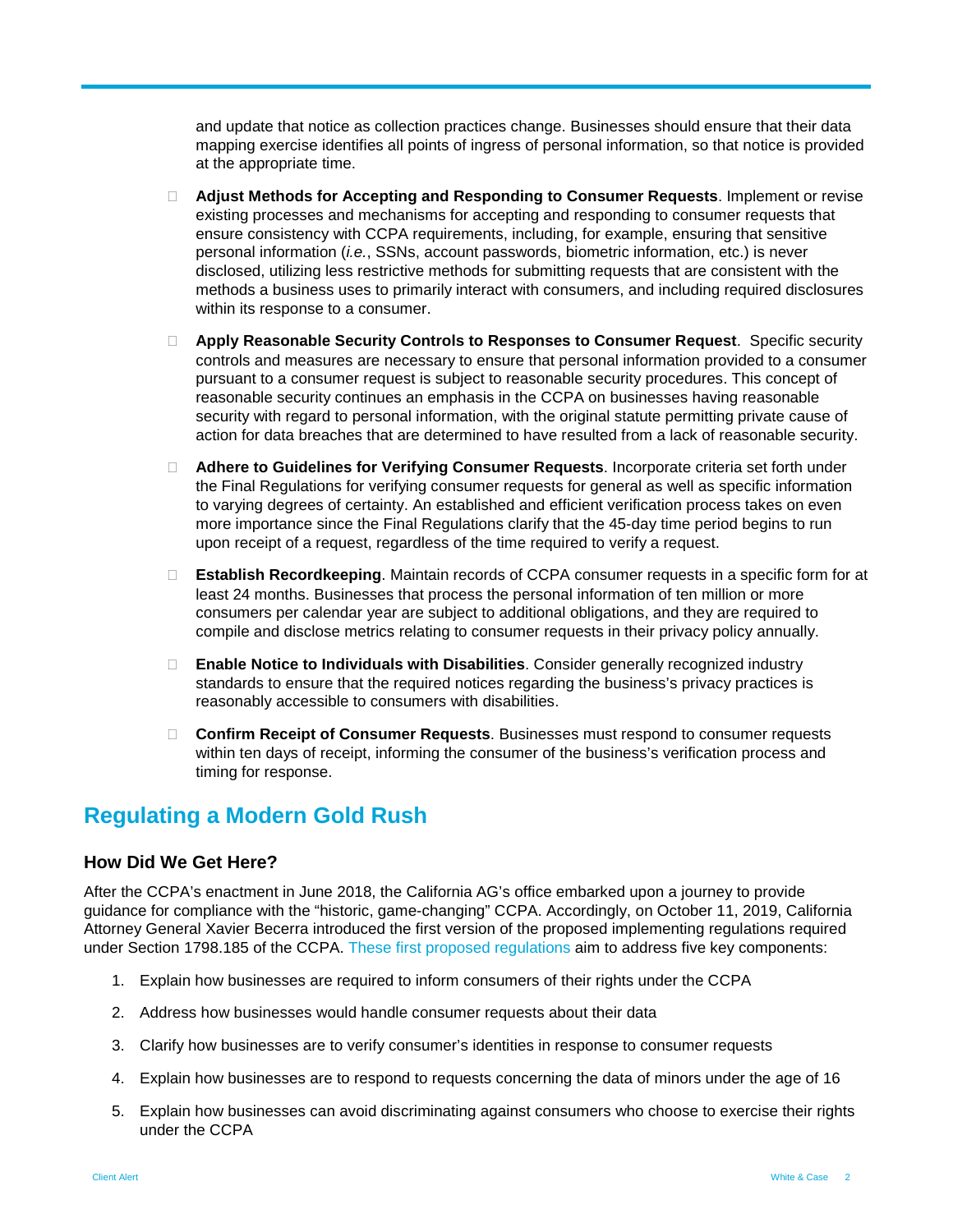The proposed regulations kicked off a 45-day notice and comment period in which the California AG held seven public forums, and received more than 300 written comments from various interested parties, including industry representatives, activists and concerned California citizens. On February 10, 2020, the California AG released updated [modified regulations,](https://oag.ca.gov/sites/all/files/agweb/pdfs/privacy/ccpa-text-of-mod-redline-020720.pdf?) which triggered a 15-day Comment Period, attracting nearly 800 pages of feedback from interested parties.

The [second set of modified](https://oag.ca.gov/sites/all/files/agweb/pdfs/privacy/ccpa-text-of-second-set-mod-031120.pdf?) regulations to the CCPA were released on March 11, 2020, subject to another 15-day Comment Period. The California AG submitted this version of the regulations along with a [Statement of Reasons](https://www.oag.ca.gov/sites/all/files/agweb/pdfs/privacy/ccpa-fsor.pdf) ("SOR") providing background and justification behind the regulatory requirements to the OAL on June 1, 2020, for approval. OAL reviewed the regulations, and made mostly non-substantive changes for accuracy, consistency and clarity, but did withdraw (for future consideration) several provisions relating to offline opt-out rights, methods for accepting opt-out requests, use of previously collected personal information inconsistent with a notice at collection, and verification of an authorized agent, before issuing its approval on August 14, 2020.

## **Where Are We Now?**

The Final Regulations are split into six articles, each intended to guide compliance with the CCPA in certain specific ways.

- 1. Article 1 provides additional clarity to the terms of art used throughout the CCPA. In addition to clarifying meaning, some of these definitions go a long way in describing some of the obligations contemplated by the regulator.
- 2. Article 2 provides detailed information about the form, content and purpose of the notices contemplated by the CCPA.
- 3. Article 3 provides specific guidance concerning: (a) the mechanisms businesses should provide for consumers to submit requests to know, delete or opt-out, (b) how businesses should respond to those requests, (c) the obligations of service providers in responding to consumer requests, and (d) general information concerning the training and record-keeping requirements of the CCPA.
- 4. Article 4 provides general rules regarding verification of the identity of consumers, and specific methods to be used for accountholders, non-accountholders and authorized agents.
- 5. Article 5 sets out the special rules relating to minors under 16 years of age.
- 6. Article 6 provides details on when a financial incentive or a price or service difference may be considered discriminatory under the CCPA and examples of ways to calculate the value of a consumer's data to the business.

As described above, the Final Regulations underwent two revisions following comments from industry and practitioners. Consequently, certain provisions have evolved over time to reflect these identified issues and considerations. We highlight a few of these areas below.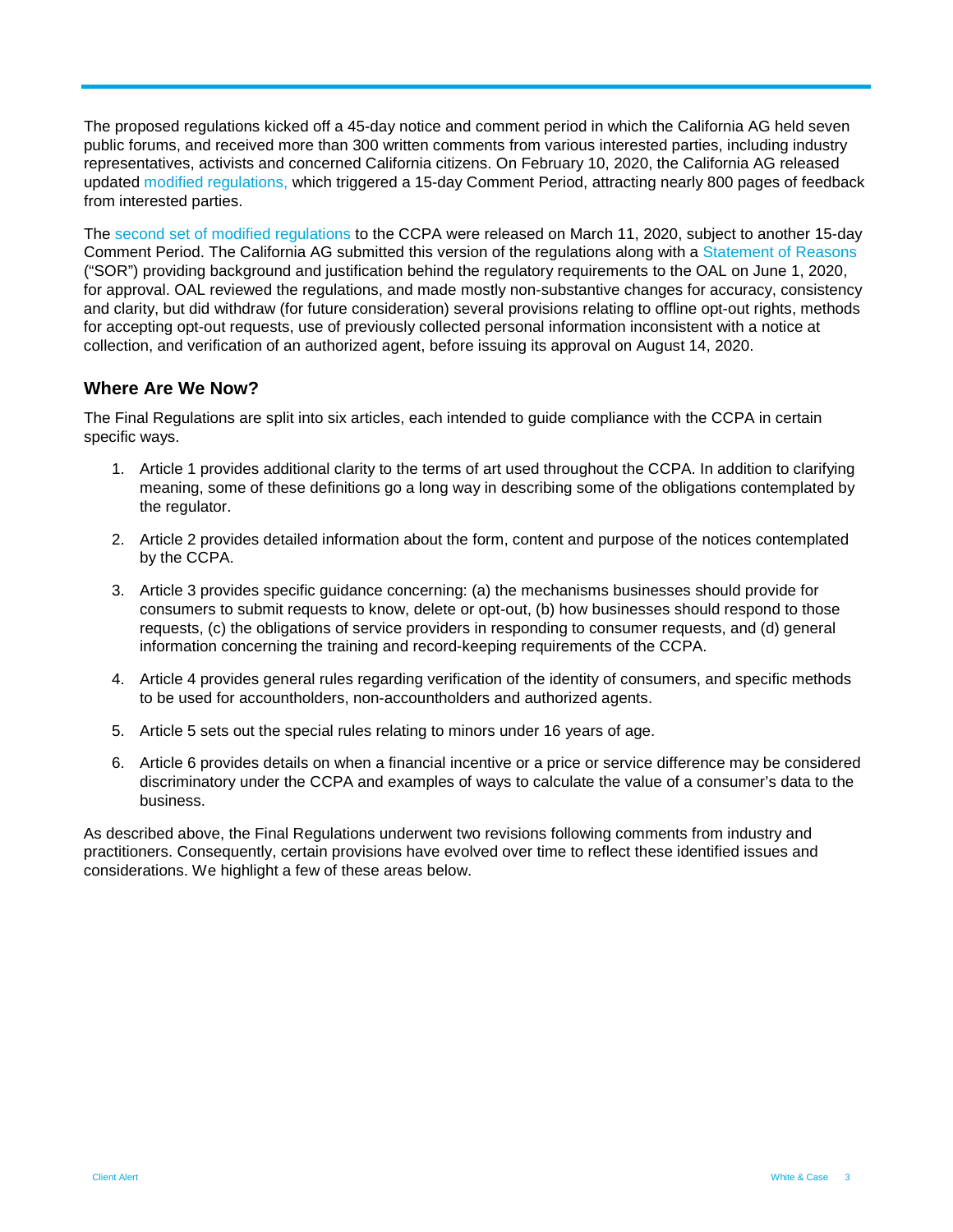## Highlight: Evolution of Service Providers

The definition and permissible activities of a service provider have evolved throughout the CCPA rulemaking process. Under the CCPA statute, service providers provide protection for certain necessary, limited transfers of personal information by a business, allowing them to fall outside of the definition of "sale" and the related disclosure requirements. The Final Regulations expand on the entities and activities that fall under the service provider rubric, and identify five specific instances where a service provider may use, retain or disclose personal information obtained in the course of providing services. In contrast, the initial version of the CCPA regulations permitted a much broader use of personal information by the service provider. As such, businesses that previously took an expansive view of which vendors were service providers may have to reconsider their designations.

#### Highlight: The Opt-Out Button that Never Was

Under the CCPA, the California AG was required to establish rules and procedures for the development and use of a recognizable and uniform opt-out button to promote consumers' opportunity to opt-out of the sale of personal information. In the first set of modifications, the California AG did just that, proposing a design which many in the industry called unworkable. By the release of the Final Regulations, however, all mention of the opt-out button had been removed.

#### Highlight: Guidance Regarding the Interpretation of CCPA Definitions

One of the notable exclusions from the Final Regulations was the deletion of a provision clarifying when information maintained by a business constituted "personal information" as defined by the CCPA. The addition of the guidance in the first modified regulations was applauded by interested parties in affected industries and by privacy activists alike as greatly clarifying the intention of the CCPA and providing nuance to the question of whether certain pieces of information, such as IP addresses, fell under the protections of the CCPA. The clarifying provision, however, was short lived and was stricken from the regulations in the March, 2020, updates, possibly because it was viewed by commentators as overly limiting or exceeding the Attorney General's rulemaking authority.

#### Highlight: Global Privacy Controls

Although modified in some respects, the California AG has consistently included a requirement to treat "userenabled global privacy controls, such as a browser plug-in or privacy setting, device setting, or other mechanism," as a valid request to opt-out of the sale of personal information. Early on, advertising industry groups were requesting the removal of this requirement from the regulations, arguing that the opt-out undermined the ability for that consumer to make discrete choices about their data-sharing practices. The California AG did not relent, however, and the Final Regulations have maintained this requirement, while requiring that any global privacy controls clearly indicate that a consumer intends to opt-out. In addition, the regulations permit a business to notify a consumer that its global privacy control conflicts with their existing business-specific setting or participation in a financial incentive program.

# **For California, the CCPA is Not Enough**

## **The California Privacy Rights Act of 2020**

Just as businesses are wrapping up their consumer privacy compliance implementation efforts in California, new obligations may be on the horizon. To address perceived inadequacies or gaps in the CCPA, the advocacy group that originally sponsored the CCPA—Californians for Consumer Privacy—recently succeeded in gathering the required roughly 600,000 signatures to place an even more stringent privacy bill, the California Privacy Rights Act ("CPRA") on the 2020 ballot. Should this initiative be approved by California voters in November, Californian citizens will see their rights under the CCPA expanded, which in turn will create additional obligations with which businesses will have to comply.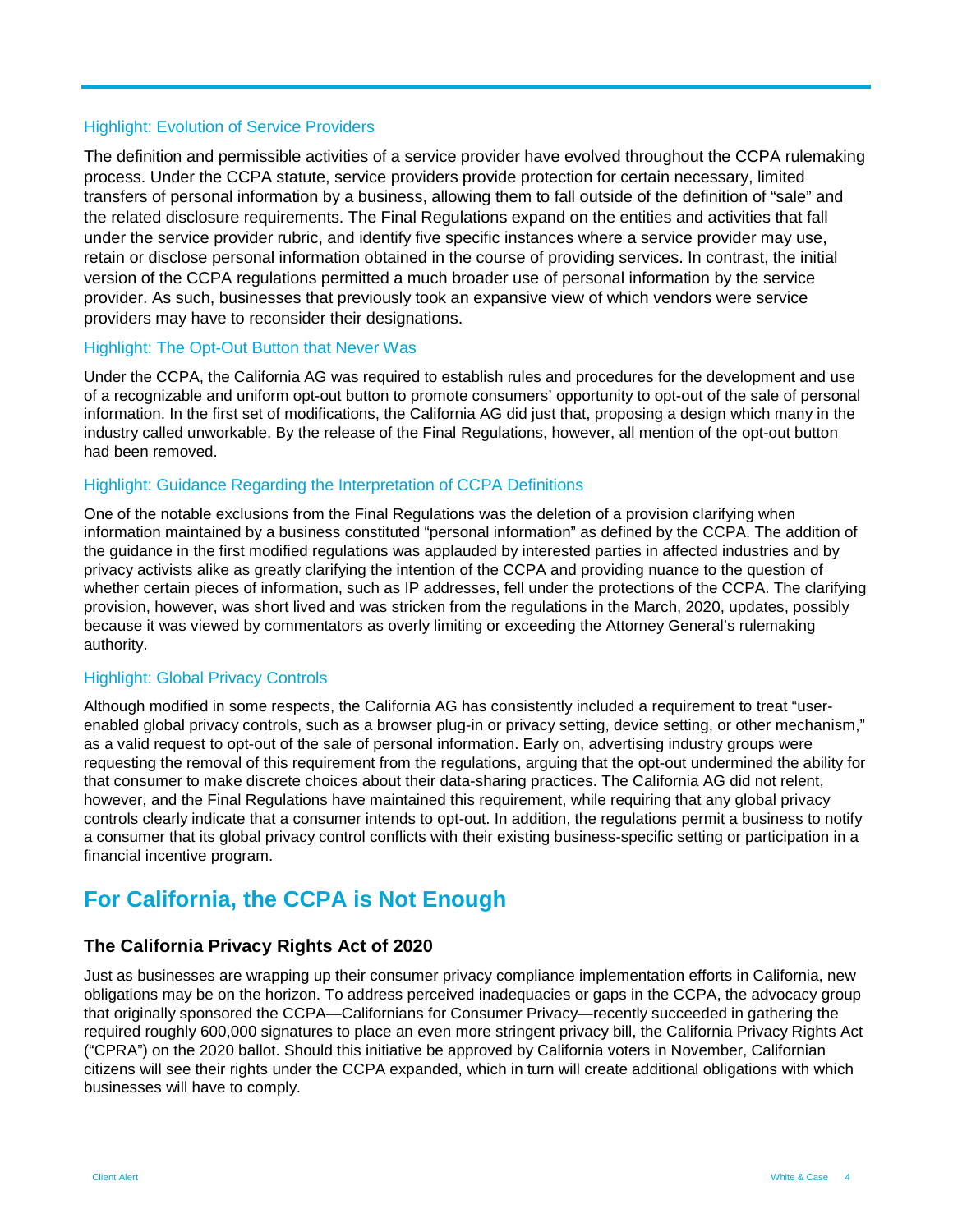Among the biggest changes in the CPRA is the creation of the California Privacy Protection Agency, which would be given power to enforce the CCPA. In addition to the creation of this agency, we note the following key provisions of the CPRA:

- 1. Creates a "sensitive personal information" subcategory of personal information, the collection of which vests additional rights in consumers and imposes further obligations on businesses relating to its processing
- 2. Creates additional consumer rights for California residents, including the (a) right to correct inaccurate personal information, (b) the right to opt-out of advertisers using precise geolocation, (c) the right to know the length of data retention, and (d) the right to restrict usage of sensitive personal information
- 3. Expands the private right of action for data breaches to include account credentials where the business fails to maintain reasonable security
- 4. Significantly impacts the online advertising ecosystem by requiring businesses to extend the right to optout of the sharing of their personal information for use in behavioral advertising, and excludes use of personal information in behavioral advertising as a business purpose
- 5. Strengthens opt-in requirements and enhances the penalties regarding the sharing or sale of children's data
- 6. Removes a 30-day cure period for businesses to rectify CCPA violations
- 7. Introduces necessity-based data retention limitations
- 8. Requests that the California AG issue additional regulations requiring, among other things, privacy and cybersecurity audits and risk assessments, addressing consumer-profiling

If passed, most provisions of the CPRA would become effective on January 1, 2023, with enforcement beginning on July 1, 2023.

# **Conclusion**

For most businesses continuing to adjust to the impact of the ongoing COVID-19 pandemic—or fighting to stay afloat—the approval of the Final Regulations may cause an unwanted diversion of resources and attention to ensure compliance. The California AG has not been helpful in this regard, never wavering in its intention to proceed with enforcement activity, even in the face of the pandemic. Businesses that have already taken steps to comply with the CCPA—or even the GDPR—will have a much lower compliance burden than those who haven't, but as we outline above certain achievable compliance efforts remain. Further, despite the regulations being finalized areas of uncertainty remain regarding how the Final Regulations will be interpreted, enforced and what practices will be deemed compliant. As such, businesses will be left to determine a reasonable approach to compliance until further guidance through enforcement or rulemaking provide clarity. In light of this, and the proposed CPRA, White & Case will continue to monitor and report on new developments which can be found on our California Consumer Privacy Act [website.](https://www.whitecase.com/publications/article/california-consumer-privacy-act-guide)